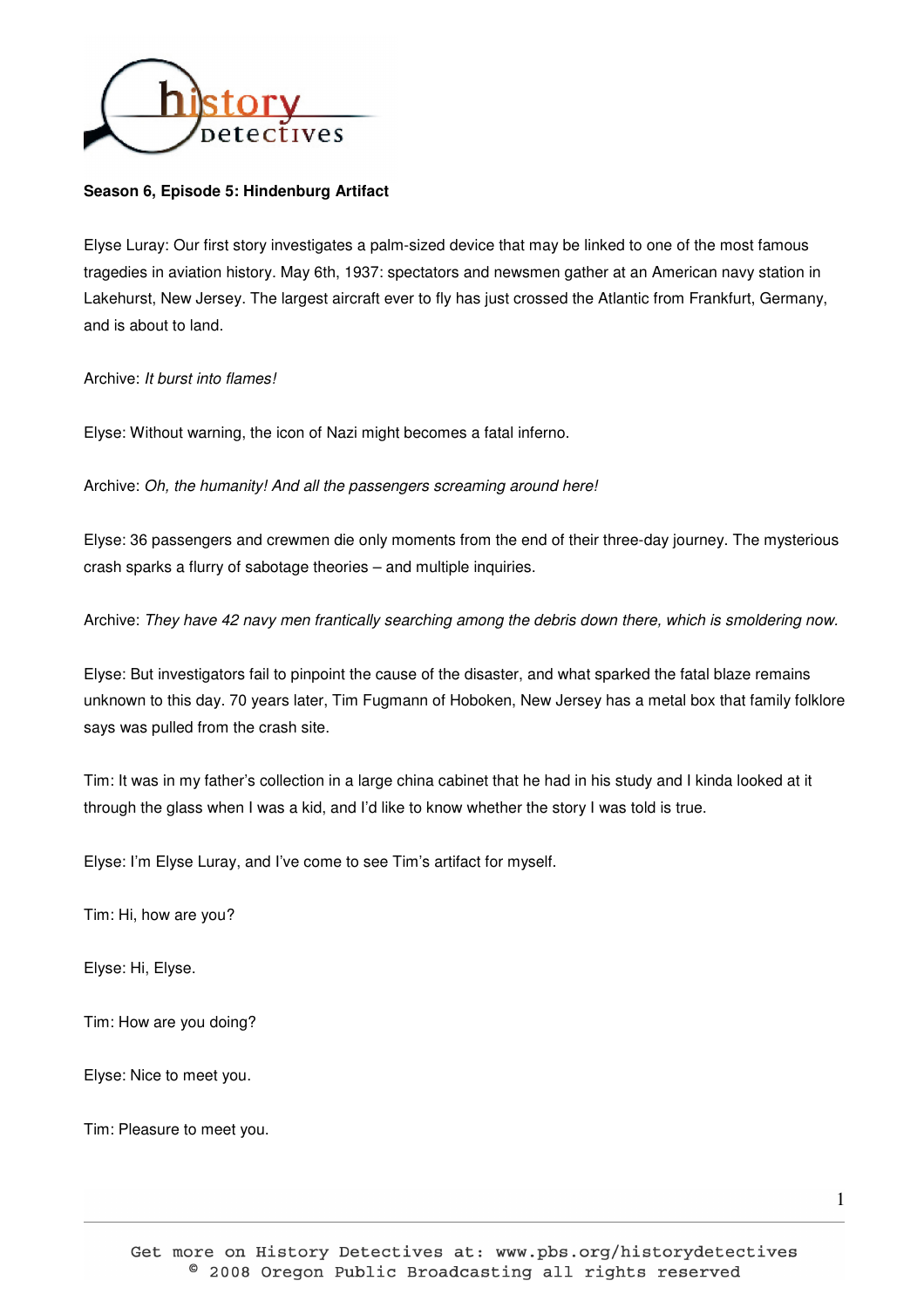

Elyse: So what do we have here?

Tim: Allegedly it's a piece from the Hindenburg.

Elyse: The Hindenburg! What makes you think that?

Tim: Well, it was left to me in my stepdad's will whose family lived down in Lakehurst on the site at the time, as the story goes they went and picked it up after the accident before any government had sealed it off.

Elyse: Did you get their names?

Tim: No.

Elyse: You don't have their names?

Tim: I do not.

Elyse: So it's just family folklore then?

Tim: It is strictly family folklore

Elyse: And what do you know about the piece?

Tim: I did take it to a friend of mine. He's of German descent and I had him translate this line right up here. He said that pretty much translated to height speed calculator.

Elyse: Has the plastic always been missing?

Tim: Yes.

Elyse: What about the knobs; have you moved them?

Tim: When I was a kid I turned them a few times.

Elyse: All right, you played with it uh?

Tim: A little bit.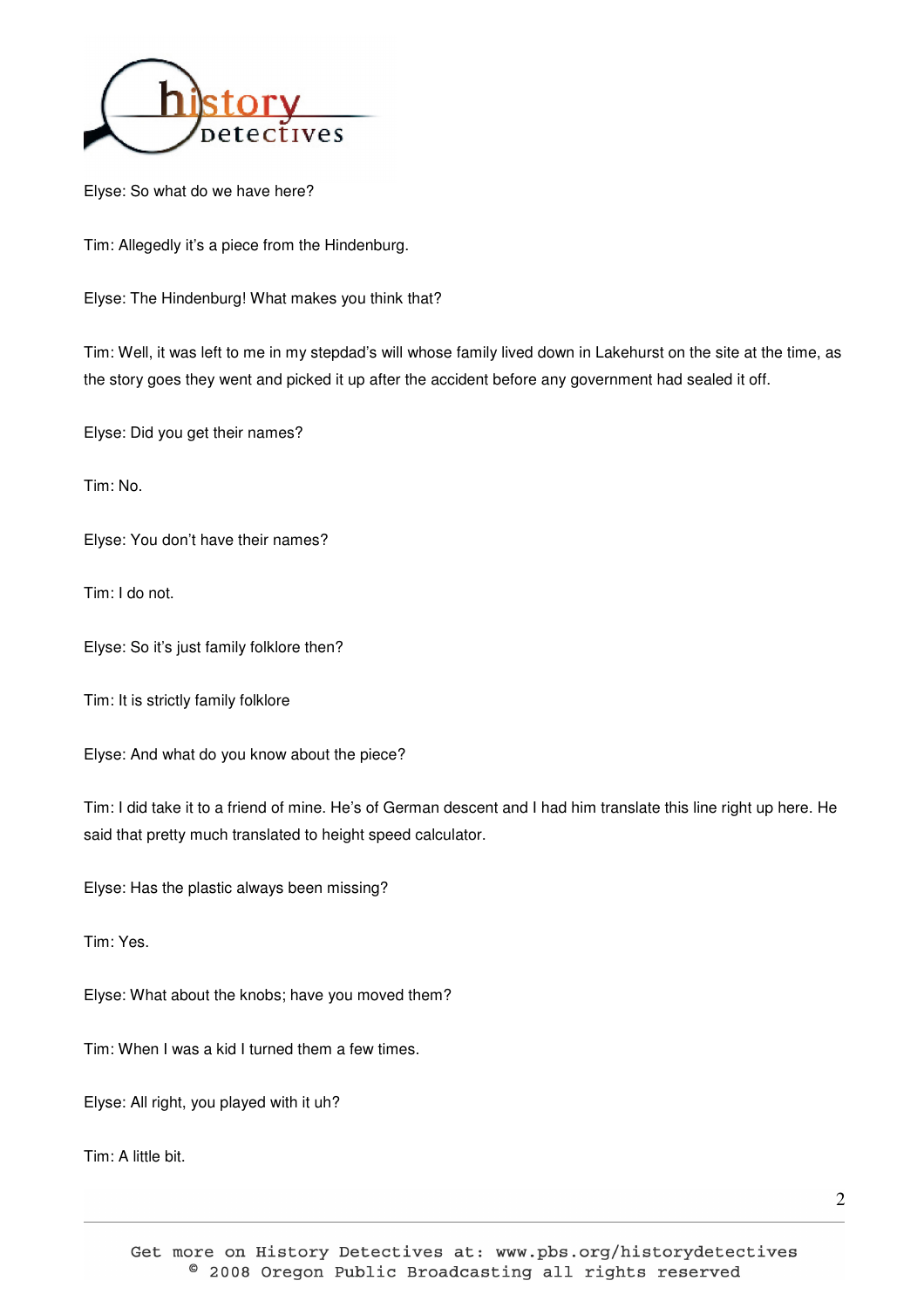

Elyse: And what exactly do you want me to find out?

Tim: I would like to find out what it is and if it is from the airship Hindenburg.

Elyse: Okay, well I have to tell you that family folklore is often pretty hard to prove. But you've intrigued me, so I will see what I can do.

Tim: Terrific.

Elyse: It's pretty heavy. It has a lot of condition issues, which is good if it is coming from the Hindenburg, we will expect that. I don't see a lot of burn marks, but the plastic or whatever the casing was over this is completely destroyed. I see a mark here and it says Goerz Berlin. Is this a manufacturers logo? My office has sent me some research. It seems that the Goerz manufacturing company did make binoculars for Zeppelin crews. But there's a potential problem: according to my office's research, most of the records for the two main companies who made the airship itself – Zeppelin and Lufthansa – were destroyed during Allied bombing in World War II. I think this is going to be one tough investigation. My office also translated the German writing, and they've confirmed what Tim was told – these markings translate roughly to "airspeed indicator adjusted for altitude". It does say kilometers and it goes up to 160. Scanning the Hindenburg's flight statistics, I discover its maximum cruising speed was 135 kph. That's close to the upper end of the speed indicated on our scale. It's a pity the dials have been turned. If this was from the Hindenburg, perhaps it contained some useful data about the final flight. Theories about the crash included mechanical failure, Jewish saboteurs, gunfire from the ground, and lightning strikes. International tensions were already high, and America and Germany trod carefully to avoid a crisis. Investigators' findings were ultimately inconclusive. With such a high profile disaster, would it have really been possible to take a cockpit flight instrument from the crash site? Hey Aaron.

Aaron: Hi.

Elyse: Nice to meet you.

Aaron: Nice to meet you.

Elyse: I'm meeting Special Agent Aaron Ford at the Newark FBI headquarters. He's agreed to show me the once-secret Hindenburg file.

Aaron: Should be down this row. It looks as though the case was declassified in 1989. The file was closed and the case is not available for public viewing.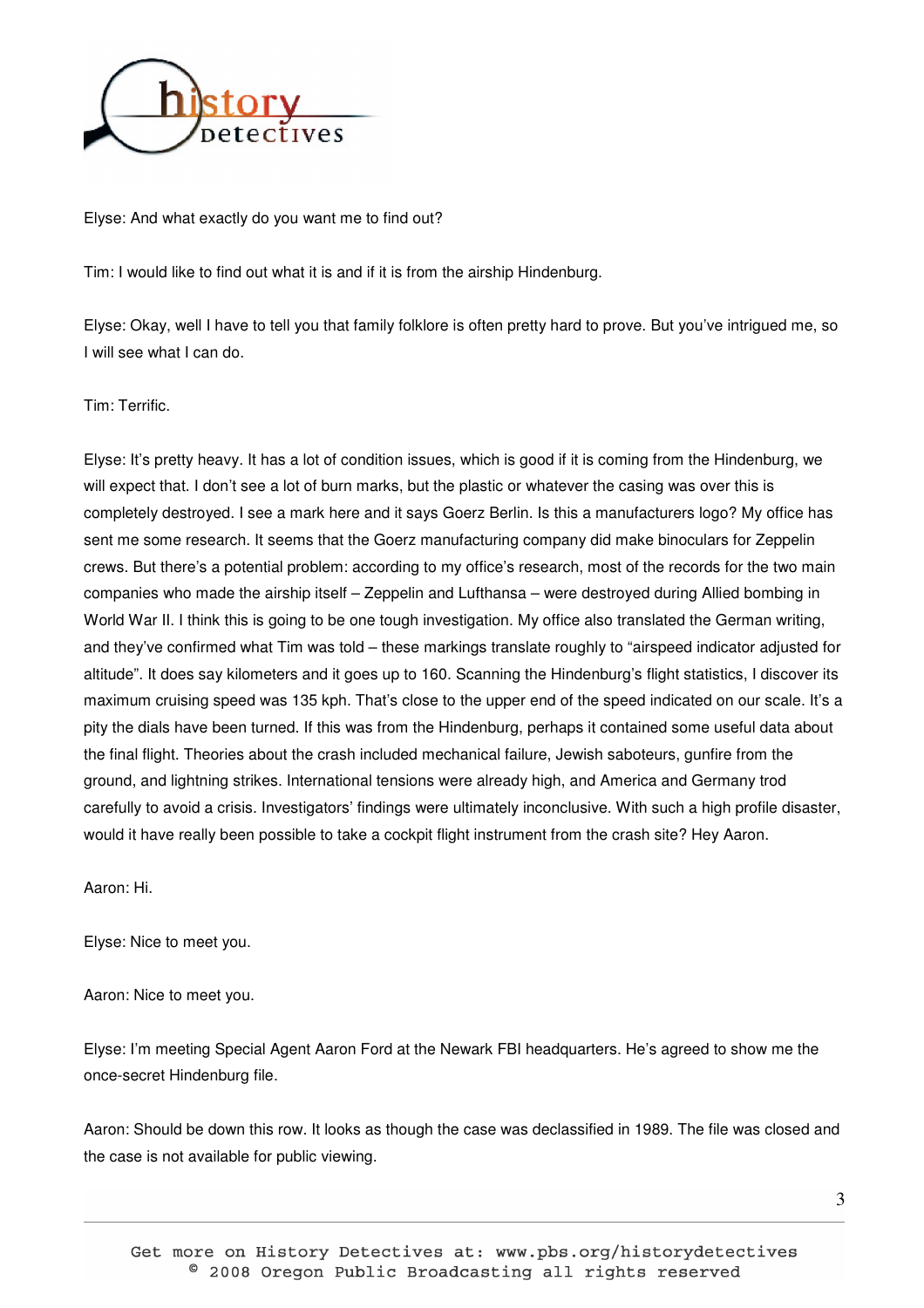

Elyse: Aaron tells me that although the navy and the Department of Commerce had jurisdiction over the Hindenburg case, the FBI was brought in to investigate the possibility of sabotage.

Elyse: Here is my artifact. And I'm hoping that maybe your files have a list of inventory or some type of information about the instruments on board.

Aaron: Sure let's take a look

Elyse: It's compelling reading. The file is filled with tips from eyewitnesses, anonymous sabotage theories, and documents redacted to protect people's identities. Sifting through it, we find something that speaks directly to my investigation. Oh, this is interesting…after the crash the general public swarmed over the field from all directions and it was some three to four hours before a military patrol was established and the public was excluded…now was that common during that time? I would think they would secure it right away.

Aaron: During this time it's not uncommon to have had three to four hours lag time between the time of incident and the time police responded.

Elyse: It says here I saw a member of the ground squad carrying away a length of a girder, six feet and when he looked at me, he looked a little ashamed...there's evidence that pieces were taken right?

Aaron: Sure, it certainly could have happened. There were people all over the field. There were people climbing fences to get in so anything could have happened literally during that time.

Elyse: Wreckage taken from the disaster site could possibly have provided clues to the cause of the crash. Aaron says the failure to explain the crash of the airship, and problems quickly securing other disaster and crime scenes during the same period, ultimately taught investigative agencies a lesson.

Aaron: Now there's a more strict protocol regarding crime scenes. I think everyone's seen yellow police tape around crime scenes today. So police immediately respond and form a perimeter.

Elyse: But the old files contain no list of wreckage recovered, nor anything else that might help us identify our instrument. Aaron suggests my best bet might be at the Lakehurst Naval Air Station, where the former airship hanger houses a museum. But before I check their collection, I'm meeting crash eyewitness Robert Buchanan. On that May evening in 1937, Robert was a teenage crewman waiting on the ground to dock the airship. So this is where it all happened?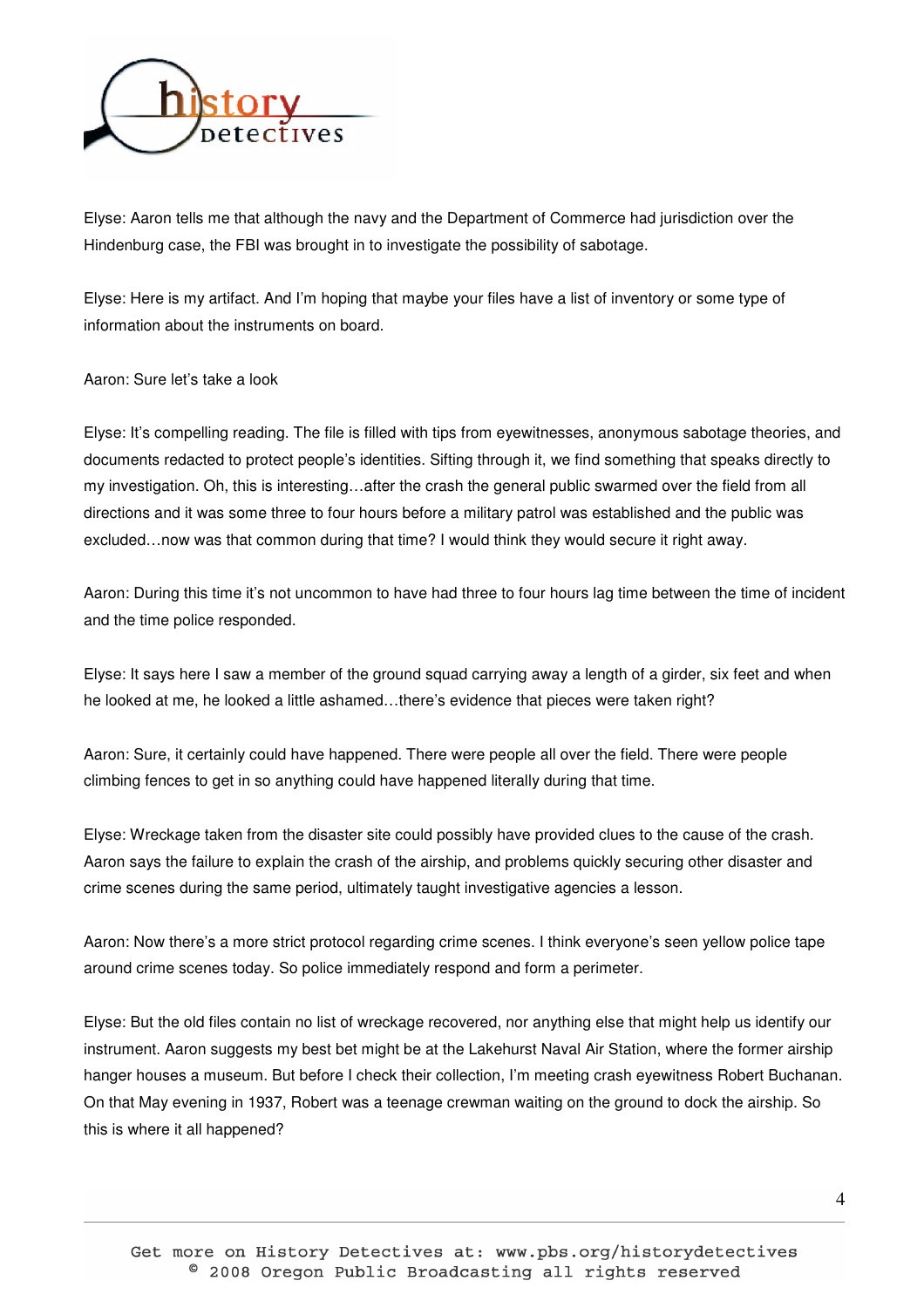

Robert: This is where it all happened.

Elyse: As the Nazi Leviathan approached the metal docking pylon, many strong arms were needed to stop the ship from drifting in the wind.

Robert: It was full of people, full of reporters, because they had a full compliment of passengers going back to Germany that night.

Elyse: He tells me he was positioned directly below the AFT section when disaster struck.

Robert: And – poof!

Archive: It burst into flames!

Robert: This wasn't a loud explosion. And then it immediately burst into an enormous ball of fire.

Elyse: As millions of cubic feet of hydrogen gas suddenly caught fire, Robert found himself in the middle of an inferno.

Robert: My hair was singed quite bad. I thought it was the end of my life. It was the hottest thing I ever felt in my life. It was just suffocating heat. And it was shooting out ahead of me, which gave me the idea that I wouldn't make it. I had no idea how far I ran, but it was quite a distance.

Archive: I, I can't talk ladies and gentlemen.....

Robert: It rained twice and that's what saved us, I'm sure.

Elyse: All but one ground crewman survived, largely thanks to their rain-soaked clothes. I'm investigating this piece that I think may have come from the Hindenburg. I tell Robert about our investigation. He says that night he was too busy searching for his cousin – who was also part of the ground crew – to notice anyone taking souvenirs. Have you ever heard of people owning pieces from the Hindenburg?

Robert: Oh there were a lot of people who had parts of it. In fact I had a piece myself.

Elyse: Robert says that, in the days and weeks following the disaster, there was a healthy local trade in Hindenburg artifacts.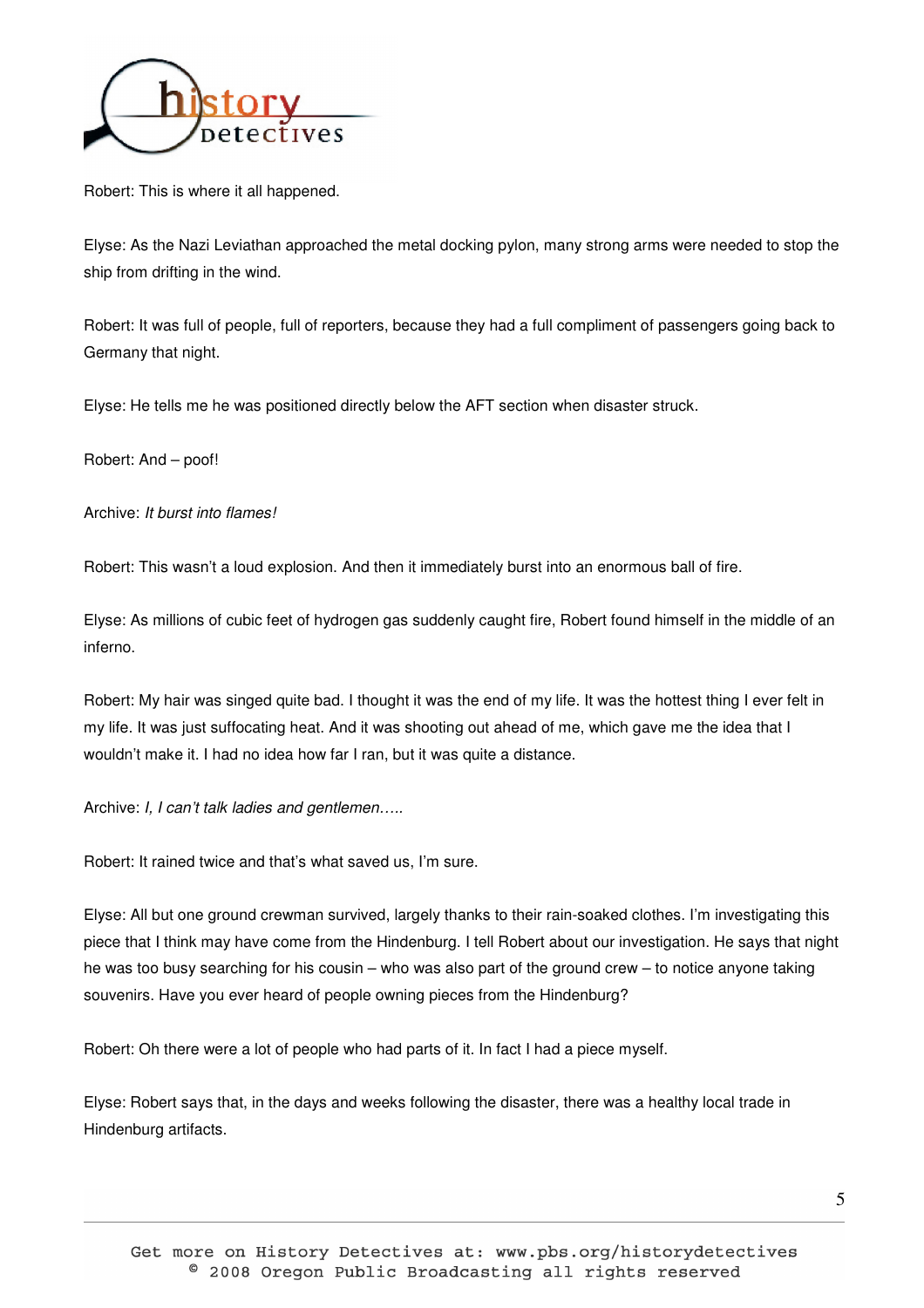

Elyse: So it's not uncommon for people to own things from the Hindenburg?

Robert: There are still many, many pieces around.

Elyse: Many Hindenburg artifacts and archives are now stored at the Navy Lakehurst Historical Society. Rick Zitarosa is curator.

Rick: Welcome to Lakehurst.

Elyse: Thank you. Wow look at this.

Rick: This is hanger number one, it is a national historic landmark. The home of Navy lighter than air, and it's the place where the Hindenburg was actually housed during two of its 1936 visits here to Lakehurst.

Elyse: The museum holds a great many fragments that testify to the first class fare the Hindenburg offered, and to the intensity of the terrible fire that night.

Rick: Here is a knife and very easily identifiable of course it has the Zeppelin company, Deutsche Zeppelin-Reederei crest on it, it was separated, the solder in it melted from the heat but its just pretty well identifiable piece such as this one obviously got a little bit more heat.

Elyse: Has burn marks on it…I tell Rick that I'm bothered by not seeing burn marks or other indications that Tim's device had been caught in a blaze. He says I shouldn't be concerned.

Rick: You have to remember in the fire of the airship most of the hydrogen fire was directed upward and outward in the case of the control car where an item like this would have come from, the flame was away from that, the control car was actually one of the last parts of the ship to hit the ground, and it would have been exposed to a searing blast of heat but not any actual crash impact per se.

Elyse: Rick warns that there is a better reason to be suspicious of alleged Hindenburg artifacts – the disaster produced a robust market for phony items.

Rick: As the authentic artifacts began to run scarce or disappear all together, people were not above taking old model Ts, mattresses, box springs anything that you can get the hands on …and then taking them out to road side stands and selling them to unsuspecting tourists.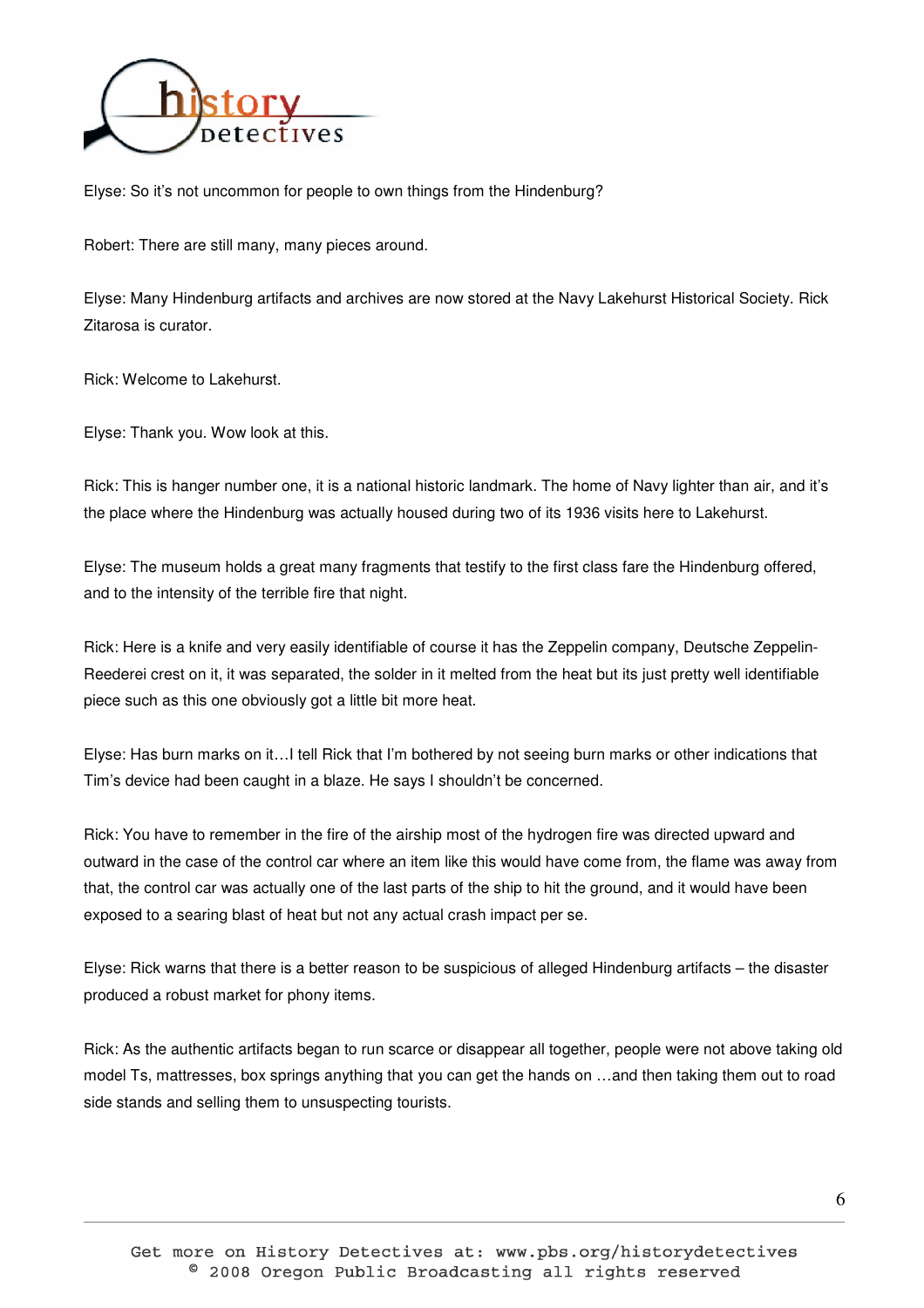

Elyse: But Rick has made what may be a significant discovery. In his files, he's uncovered a photo of the control cabin of the Hindenburg's sister ship, the Graf Zeppelin.

Rick: What you basically have here is the altimeter, an item that looks very, very similar to what we have here.

Elyse: It's not an exact match, but he says the two airships carried similar components.

Rick: Don't forget that the Hindenburg was largely experimental, even though it was an in-service passenger airship, and the instrumentation was often modified and retrofitted to suit the needs and demands of the operators.

Elyse: Rick says our piece of machinery and the one in the photograph were used to make sure the other instruments on the airship were working properly.

Rick: This device in many ways reminds me of a slightly sophisticated abacus that would you would just use to tabulate your true measurements versus what your instruments were showing.

Elyse: He doubts any data it may once have recorded would have given investigators useful information about the ship's final minutes. But he says it does recall an approach to flying that long predates onboard computers and GPS navigation.

Rick: Over water they would use a soda water bottle, drop it out the window, and time the descent with a stopwatch.

Elyse: The information would then be recorded on a device like this.

Rick: And that gave you a way to check the accuracy of your altimeter. This instrument would be used to calibrate their main instruments in the control car.

Elyse: And based on its markings, Rick is confident that such a device would not have been found on an airplane, ocean liner, or other type of vessel.

Rick: Speed is a factor here. 160 kilometers per hour, way too slow for aeroplanes of the day for the most part. The altitude measurement, generally 600 meters or less, way too low for an aeroplane and irrelevant with a steamship.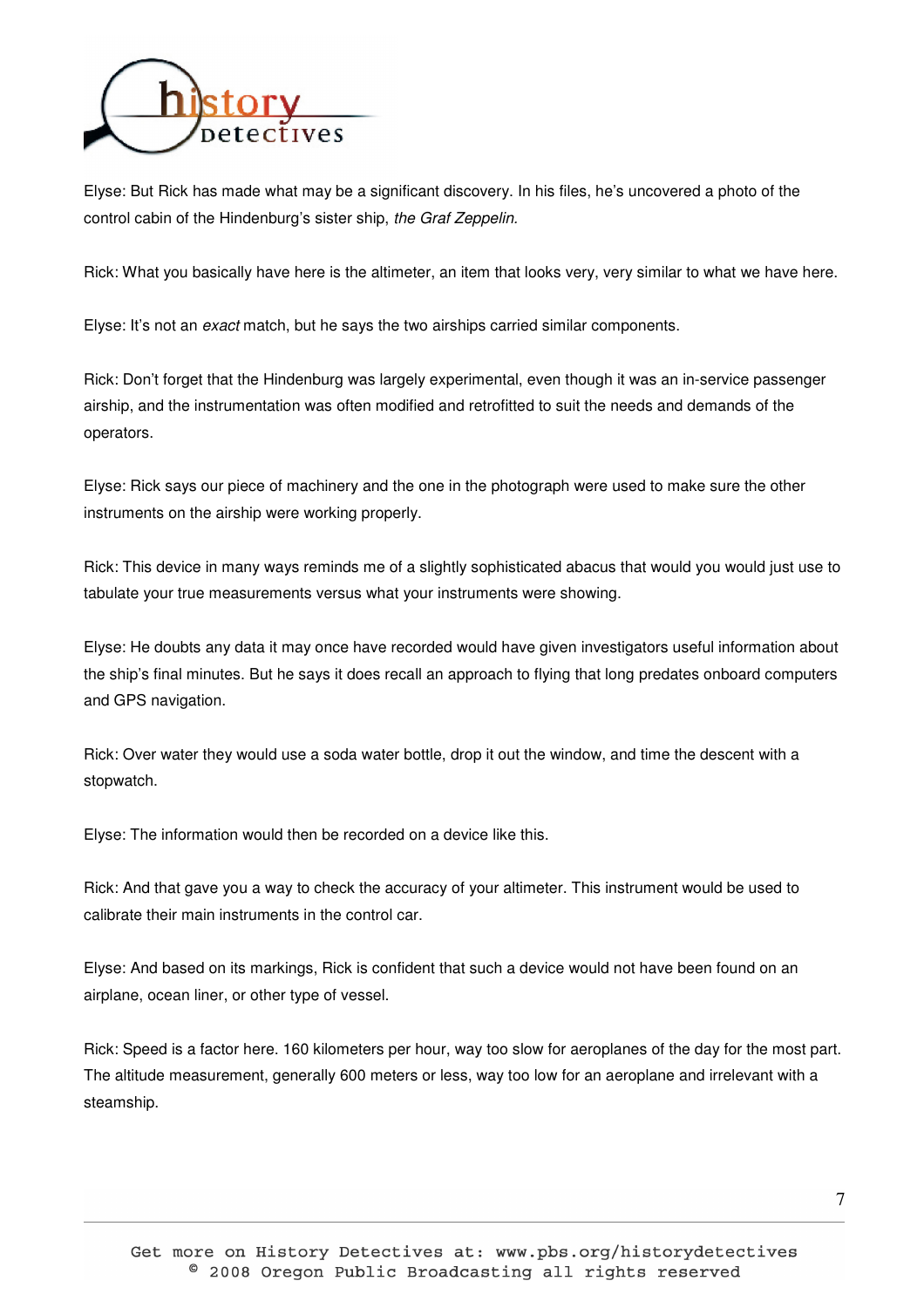

Elyse: Rick says our instrument was certainly used onboard a German airship. But he can't be certain it was on the Hindenburg itself, so I've arranged to run some scientific tests at a forensics lab in Atlanta with Dr. Michelle Cavaliere.

Michelle: Nice to meet you. Let's take it back to the lab and we will take a look at it.

Elyse: Okay.

Michelle: It looks like we have both some green paint and some plastic that we could analyze. So first we sample a little bit of paint… pick it up put it on the slide.

Elyse: Michelle puts our sample under an infrared microscope to reveal its unique chemical composition.

Michelle: The binder appears to be a natural plant oil and those were certainly used in the 20's and 30's, and today we might see something more like a synthetic, an acrylic, or something along those lines, as a binder.

Elyse: Alright, now let's look at the plastic. The plastic is also composed of cellulose nitrate. It's an organic ingredient in hard, clear plastics, but hasn't been used much since the 1930's. Michelle's powerful microscope reveals tell-tale signs of acute and sudden distress.

Michelle: You can see that it is very bubbled and kind of crystalline looking.

Elyse: Michelle tells me that could have been caused by exposure to heat. Her trained eyes spot something I overlooked: a faint stain on a corner of the device.

Michelle: There is this darkened discolored area and I'm wondering if that's some charred material possibly from heat exposure.

Elyse: What Michelle tells me next ties the whole case together. It's time to take the results back to Tim. What you have is something really unique.

Tim: What do I have?

Elyse: I tell Tim that the FBI's declassified Hindenburg file, the German translation, and the eyewitness accounts all seem to support his family's folklore.

Tim: Really?